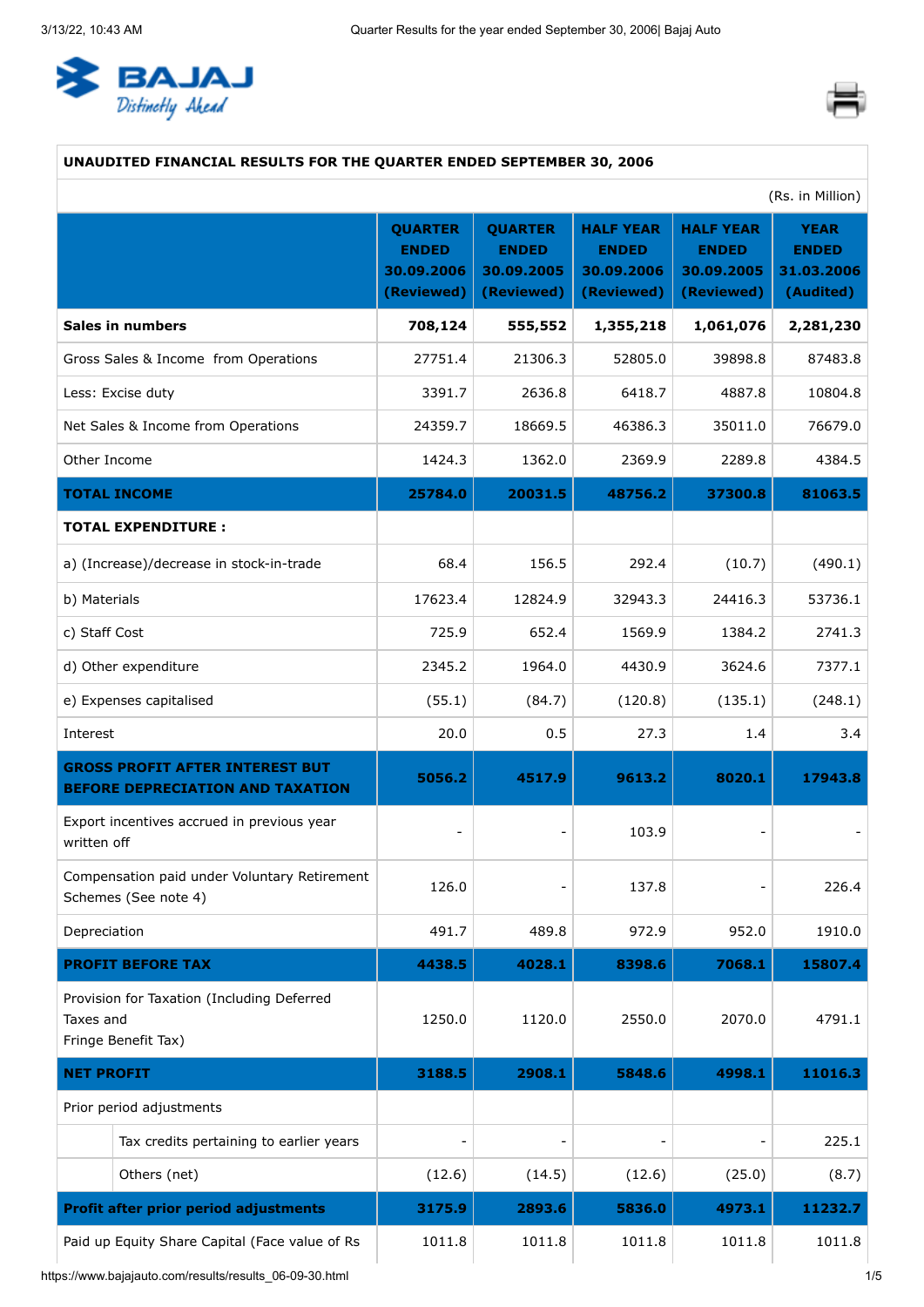| $10/-$ )                                                                               |      |      |            |            |            |
|----------------------------------------------------------------------------------------|------|------|------------|------------|------------|
| Reserves excluding Revaluation Reserves                                                |      |      |            |            | 46695.5    |
| <b>Basic and Diluted Earnings per Share of</b><br>Rs. 10/- each (not annualised) (Rs). | 31.4 | 28.6 | 57.7       | 49.2       | 111.0      |
| Aggregate of Non-Promoter Shareholding:                                                |      |      |            |            |            |
| No. of shares                                                                          |      |      | 71,031,876 | 71,047,533 | 71,047,708 |
| Percentage of Shareholding                                                             |      |      | 70.20%     | 70.22%     | 70.22%     |
|                                                                                        |      |      |            |            |            |

CONSOLIDATED FINANCIAL AND SEGMENT-WISE RESULTS OF BAJAJ AUTO LTD. AND ITS SUBSIDIARIES, JOINT VENTURES AND ASSOCIATES

# **UNAUDITED CONSOLIDATED FINANCIAL RESULTS FOR THE QUARTER ENDED SEPTEMBER 30, 2006**

|                                                                                     |                                              |                                              |                                                |                                                | (Rs. in Million)                                       |
|-------------------------------------------------------------------------------------|----------------------------------------------|----------------------------------------------|------------------------------------------------|------------------------------------------------|--------------------------------------------------------|
|                                                                                     | <b>QUARTER</b><br><b>ENDED</b><br>30.09.2006 | <b>QUARTER</b><br><b>ENDED</b><br>30.09.2005 | <b>HALF YEAR</b><br><b>ENDED</b><br>30.09.2006 | <b>HALF YEAR</b><br><b>ENDED</b><br>30.09.2005 | <b>YEAR</b><br><b>ENDED</b><br>31.03.2006<br>(Audited) |
| <b>Net Sales / Income from Operations</b>                                           | 25388.6                                      | 19695.7                                      | 48331.4                                        | 37254.0                                        | 81037.4                                                |
|                                                                                     |                                              |                                              |                                                |                                                |                                                        |
| <b>TOTAL EXPENDITURE:</b>                                                           |                                              |                                              |                                                |                                                |                                                        |
| a) Materials                                                                        | 17692.1                                      | 12989.7                                      | 33245.9                                        | 24421.6                                        | 53281.5                                                |
| b) Staff Cost                                                                       | 731.8                                        | 658.2                                        | 1581.8                                         | 1395.9                                         | 2763.6                                                 |
| c) Other expenditure                                                                | 2343.6                                       | 1968.3                                       | 4422.2                                         | 3623.5                                         | 7391.4                                                 |
| d) Expenses capitalised                                                             | (55.1)                                       | (84.7)                                       | (120.8)                                        | (135.1)                                        | (248.1)                                                |
| Interest                                                                            | 20.0                                         | 0.5                                          | 27.3                                           | 1.4                                            | 3.4                                                    |
| <b>Gross Profit after Interest but before</b><br><b>Depreciation &amp; Taxation</b> | 4656.2                                       | 4163.7                                       | 9175.0                                         | 7946.7                                         | 17845.6                                                |
| Export incentives accrued in previous year<br>written off                           | $\blacksquare$                               |                                              | 103.9                                          |                                                |                                                        |
| Compensation paid under Voluntary Retirement<br>Schemes (See note 4)                | 126.0                                        | 0.3                                          | 137.8                                          | 0.7                                            | 227.8                                                  |
| Depreciation                                                                        | 492.3                                        | 490.6                                        | 974.2                                          | 953.4                                          | 1912.8                                                 |
| Profit before Tax and share of profit on<br><b>Investments in Associates</b>        | 4037.9                                       | 3672.8                                       | 7959.1                                         | 6992.6                                         | 15705.0                                                |
| Add: Share of Profit after tax on Investments in<br>Associates                      | 25.6                                         | 57.3                                         | 39.9                                           | 110.4                                          | 93.1                                                   |
| <b>Profit before Tax</b>                                                            | 4063.5                                       | 3730.1                                       | 7999.0                                         | 7103.0                                         | 15798.1                                                |
| Provision for Taxation (Including Deferred Taxes<br>& Fringe Benefit Tax)           | 1300.2                                       | 1184.0                                       | 2719.5                                         | 2208.2                                         | 5093.7                                                 |
| <b>Net Profit</b>                                                                   | 2763.3                                       | 2546.1                                       | 5279.5                                         | 4894.8                                         | 10704.4                                                |
| Prior period adjustments                                                            |                                              |                                              |                                                |                                                |                                                        |

https://www.bajajauto.com/results/results\_06-09-30.html 2/5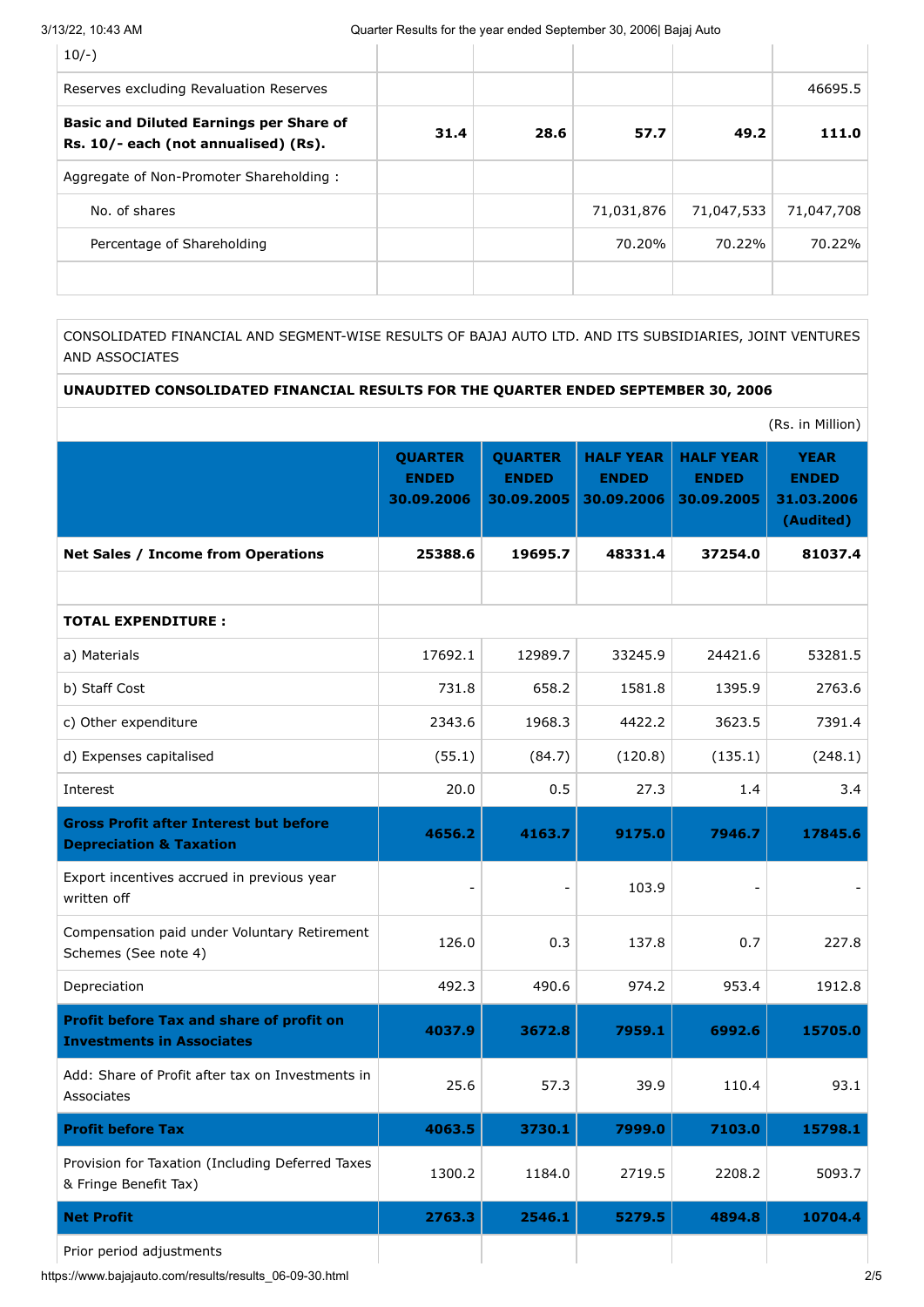| Income attributable to consolidated group                | 2867.7  | 2631.3                       | 5425.4  | 4932.8                   | 11046.0 |
|----------------------------------------------------------|---------|------------------------------|---------|--------------------------|---------|
| Less: Minority Interest in Net Income of<br>subsidiaries | (117.0) | (99.7)                       | (158.5) | (63.0)                   | (122.1) |
| <b>Profit after prior period adjustments</b>             | 2750.7  | 2531.6                       | 5266.9  | 4869.8                   | 10923.9 |
| Others (net)                                             | (12.6)  | (14.5)                       | (12.6)  | (25.0)                   | (8.7)   |
| Tax credits pertaining to earlier years                  |         | $\qquad \qquad \blacksquare$ |         | $\overline{\phantom{a}}$ | 228.2   |
|                                                          |         |                              |         |                          |         |

# **SEGMENT-WISE REVENUE, RESULTS AND CAPITAL EMPLOYED**

|                                                                |                                              |                                              |                                                |                                                | (Rs. in Million)                                       |
|----------------------------------------------------------------|----------------------------------------------|----------------------------------------------|------------------------------------------------|------------------------------------------------|--------------------------------------------------------|
|                                                                | <b>QUARTER</b><br><b>ENDED</b><br>30.09.2006 | <b>QUARTER</b><br><b>ENDED</b><br>30.09.2005 | <b>HALF YEAR</b><br><b>ENDED</b><br>30.09.2006 | <b>HALF YEAR</b><br><b>ENDED</b><br>30.09.2005 | <b>YEAR</b><br><b>ENDED</b><br>31.03.2006<br>(Audited) |
| <b>Segment Revenue</b>                                         |                                              |                                              |                                                |                                                |                                                        |
| Automotive                                                     | 24361.4                                      | 18680.7                                      | 46401.1                                        | 35033.6                                        | 76728.2                                                |
| Insurance                                                      | 11273.8                                      | 7077.5                                       | 20936.2                                        | 11007.7                                        | 38440.4                                                |
| Investment & Others                                            | 1430.0                                       | 1332.4                                       | 2382.4                                         | 2329.5                                         | 4470.7                                                 |
| <b>Total</b>                                                   | 37065.2                                      | 27090.6                                      | 69719.7                                        | 48370.8                                        | 119639.3                                               |
| Less: Inter segment Revenue                                    | 120.5                                        | 96.9                                         | 182.1                                          | 154.3                                          | 254.5                                                  |
| <b>Net Sales/Income from operations</b>                        | 36944.7                                      | 26993.7                                      | 69537.6                                        | 48216.5                                        | 119384.8                                               |
| <b>Segment Profit/(Loss) before Tax and</b><br><b>Interest</b> |                                              |                                              |                                                |                                                |                                                        |
| Automotive                                                     | 3116.7                                       | 2798.3                                       | 6225.9                                         | 4997.5                                         | 11826.9                                                |
| Insurance                                                      | (400.0)                                      | (319.9)                                      | (440.8)                                        | (104.6)                                        | (167.4)                                                |
| Investment & Others                                            | 1366.8                                       | 1252.2                                       | 2241.2                                         | 2211.5                                         | 4142.0                                                 |
| <b>Total</b>                                                   | 4083.5                                       | 3730.6                                       | 8026.3                                         | 7104.4                                         | 15801.5                                                |
| Less: Interest                                                 | 20.0                                         | 0.5                                          | 27.3                                           | 1.4                                            | 3.4                                                    |
| <b>Total Profit Before Tax</b>                                 | 4063.5                                       | 3730.1                                       | 7999.0                                         | 7103.0                                         | 15798.1                                                |
| <b>Capital Employed</b>                                        |                                              |                                              |                                                |                                                |                                                        |
| Automotive                                                     | 7545.6                                       | 7588.4                                       | 7545.6                                         | 7588.4                                         | 6839.9                                                 |
| Insurance                                                      | 4962.4                                       | 3554.9                                       | 4962.4                                         | 3554.9                                         | 5640.1                                                 |
| Investment & Others                                            | 61755.8                                      | 52925.4                                      | 61755.8                                        | 52925.4                                        | 60325.7                                                |
| Unallocable                                                    | 239.5                                        | 402.6                                        | 239.5                                          | 402.6                                          | (3828.9)                                               |
| <b>Total</b>                                                   | 74503.3                                      | 64471.3                                      | 74503.3                                        | 64471.3                                        | 68976.8                                                |
|                                                                |                                              |                                              |                                                |                                                |                                                        |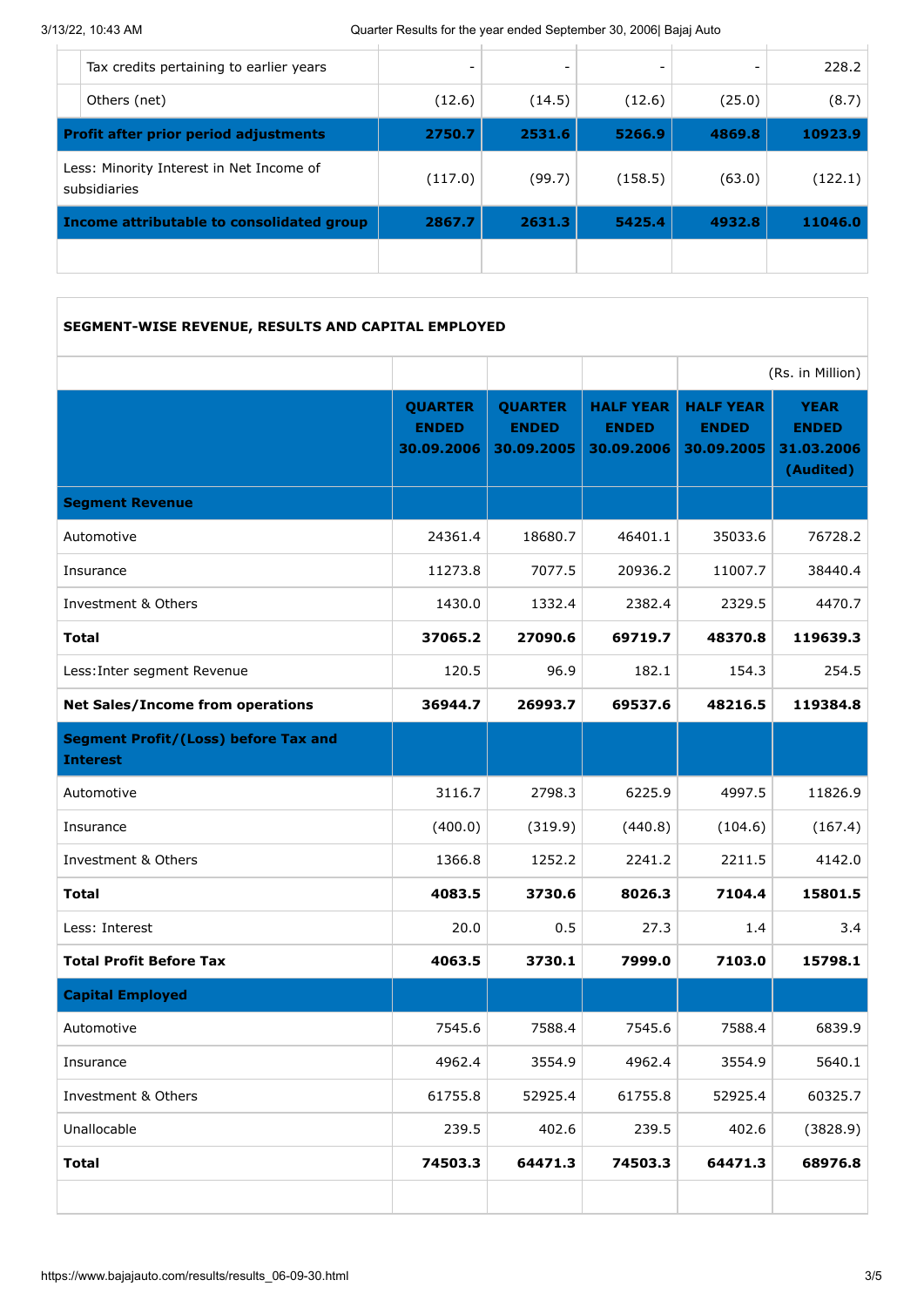#### **NOTE:**

The consolidated financial results include results of the following companies:

| <b>Name Of The Company</b>                            | % shareholding and voting<br>power of Bajaj Auto<br><b>Limited and Subsidiaries</b> | <b>Segment</b>              | <b>Consolidated as</b> |
|-------------------------------------------------------|-------------------------------------------------------------------------------------|-----------------------------|------------------------|
| a) Bajaj Auto Holdings Limited                        | 100%                                                                                | Investment                  | Subsidiary             |
| b) Bajaj Allianz General Insurance Company<br>Limited | 74%                                                                                 | Insurance - general         | Subsidiary             |
| c) Bajaj Allianz Life Insurance Company Limited       | 74%                                                                                 | Insurance - life            | Subsidiary             |
| d) Maharashtra Scooters Limited                       | 24%                                                                                 | Automotive &<br>Investments | Joint venture          |
| e) Bajaj Auto Finance Limited                         | 41.51%                                                                              | Hire Purchase<br>Financing  | Associate              |

#### **NOTES:**

1. Gross Written Premium (GWP) for the quarter and half year ended September 30, 2006 of general insurance business is Rs. 3919.7 million and Rs. 8421.1 million respectively. The corresponding figure for the quarter and half year ended September 30, 2005 was Rs. 3053.6 million and Rs. 6222.4 million respectively.

Gross Written Premium (GWP) for the quarter and half year ended September 30, 2006 of life insurance business is Rs. 8784.4 million and Rs. 16106.3 million respectively. The corresponding figure for the quarter and half year ended September 30, 2005 was Rs. 5364.7 million and Rs. 7761.4 million respectively.

- 2. For the purpose of consolidated financials the net result of the insurance business revenue accounts together with shareholders income and transfers to policyholders revenue account in accordance with the reporting framework of IRDA, amounting to a net loss of Rs.434.5 million prior to elimination of inter segment revenue of Rs. 17.6 million for the half year ended September 30, 2006, has been included in a manner consistent with the parent's reporting format as was done for the previous periods. However, for reporting segment information, segment revenues for both insurance businesses represent the premiums earned and other income.
- 3. The consolidated financial results exclude the Indonesian joint venture company viz. PT. Bajaj Auto Indonesia as the company had not commenced business as at 30th September 2006.
- 4. The company had announced a Voluntary Retirement Scheme (VRS) on 23rd August 2006 for the workmen and on 13th September 2006 for the staff of its Akurdi plant. The schemes were open till 25th September 2006. In response to the VRS, 343 workmen and 41 staff opted for the same.

In line with the policy consistently followed by the company, the liability amounting to Rs. 378 million, in respect of the same will be charged equally over the three quarters of the year. A sum of Rs. 126 million has been charged in the current quarter. The balance together with any further sums in this regard will be charged in the remaining two quarters of the current financial year.

- 5. The results for the quarter ended September 30, 2006 have been subjected to "Limited Review" by the auditors.
- 6. Figures for previous year / period have been regrouped wherever necessary.